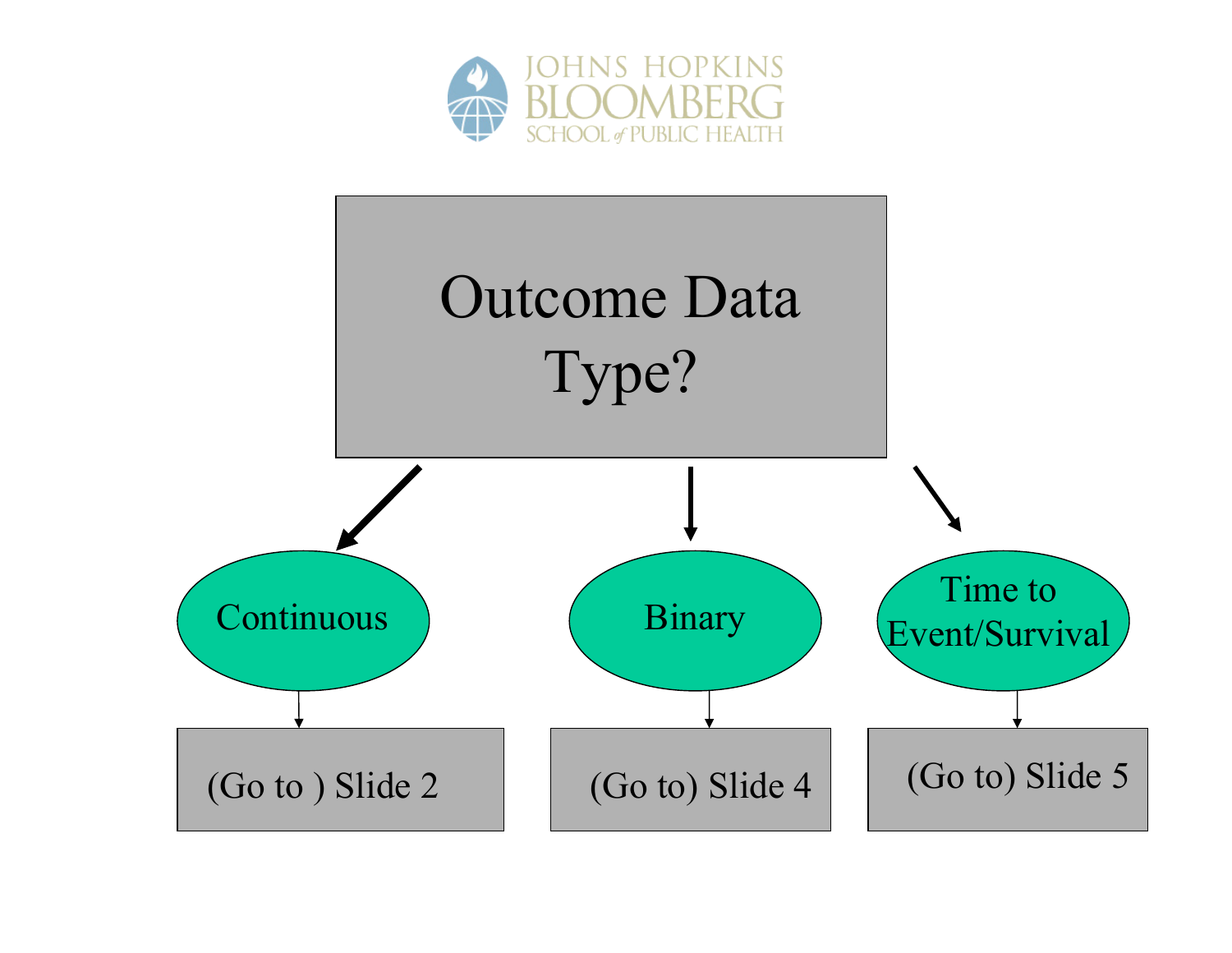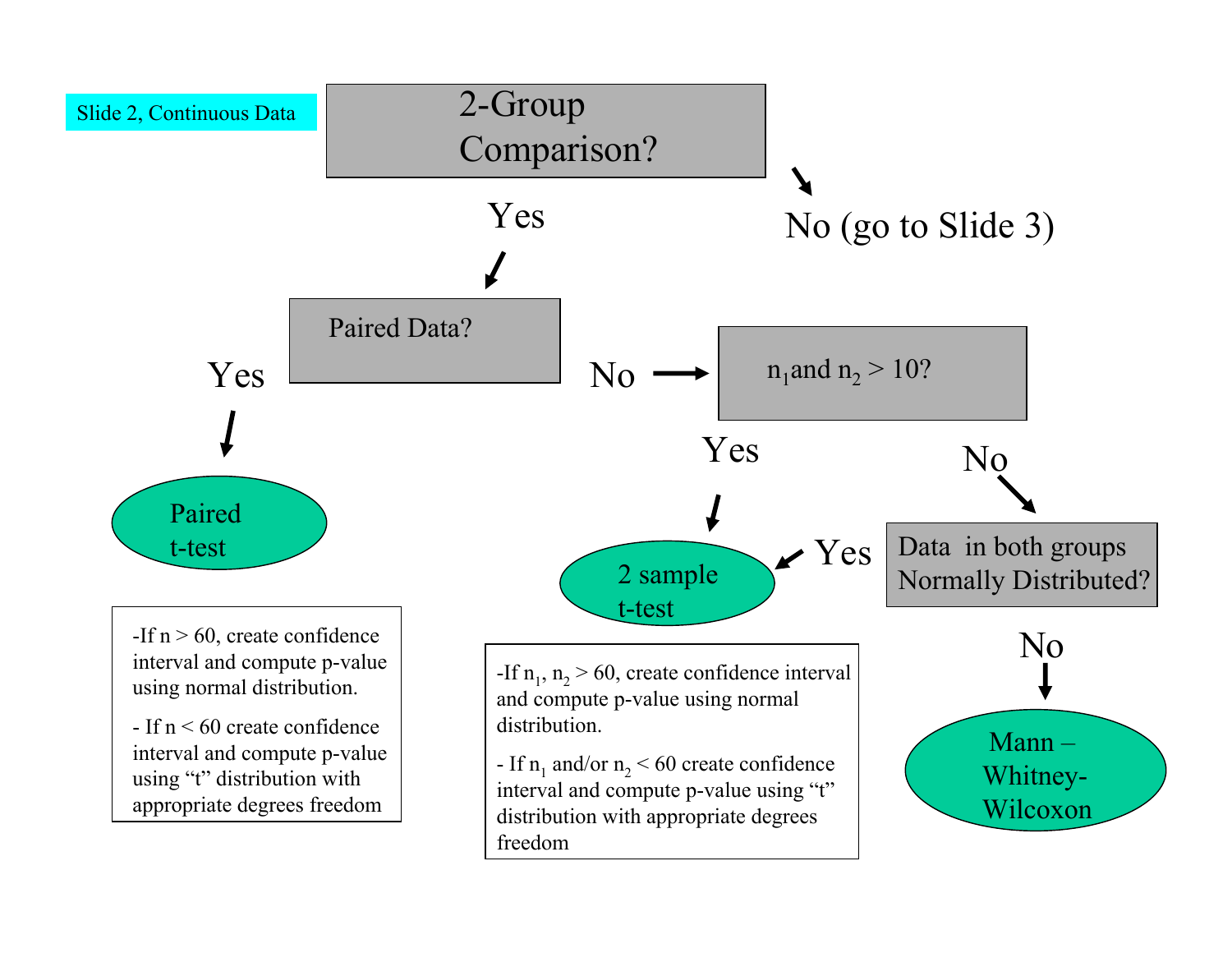

## 2- Group Comparison?

## No (more than 2 Groups)



NOTE: the p-value will only allow you to ascertain that at least on group means is statistically significantly different than the other group means. Further work is required to determine which groups are different (two sample t-tests) and the magnitude and direction of the difference (sample mean differences, 95% confidence intervals)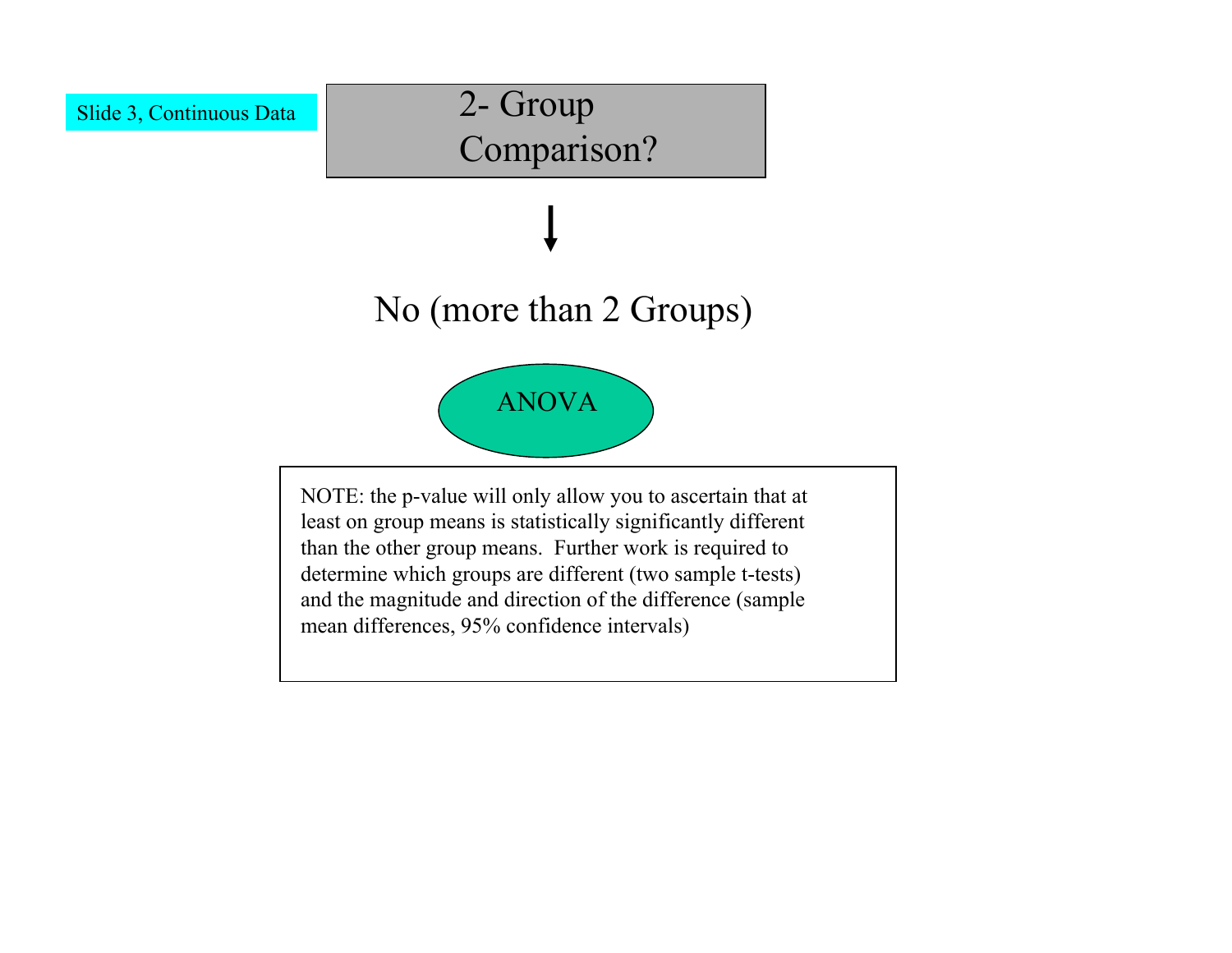